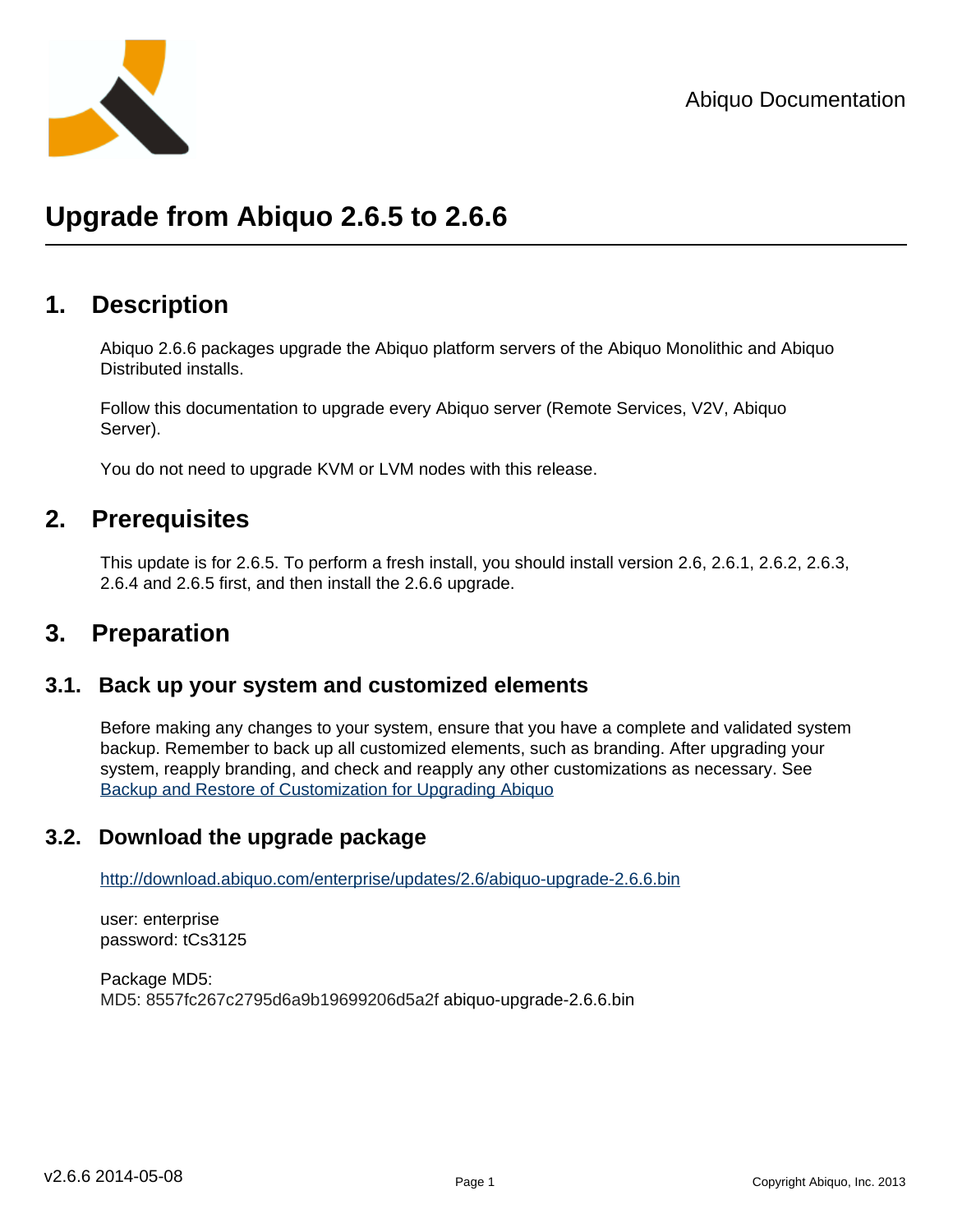## **Z** Download Command You can download it directly from the Abiquo Support server using the following command: wget --user=enterprise --password=tCs3125 \ http://download.abiquo.com/enterprise/updates/2.6/abiquo-upgrade-2.6.6.bin

## **4. Perform the upgrade**

#### **4.1. Remove customer access**

You can prevent customers from accessing the platform by disabling all the physical machines in Abiquo (in Infrastructure view in the GUI) or using the API (setting state to HALTED).

### **4.2. Ensure all queues are empty and no tasks are in progress**

On Remote Services check the status of RabbitMQ to ensure that there are no outstanding tasks

service rabbitmq-server status

This will provide the PID so you can see if it is running or not.

Secondly, check the consumers' list:

rabbitmqctl list\_consumers

The result should be something like this but with more values:

```
abiquo.vsm.eventsynk ... ==true
abiquo.tracer.traces ... ==true
abiquo.datacenter.requests.Abiquo.virtualfactory ... ==true
abiquo.ha.tasks ... ==true
abiquo.am.downloads ... ==true
abiquo.datacenter.requests.Abiquo.bpm ... ==true
abiquo.datacenter.notifications ... ==true
```
All must be **true**.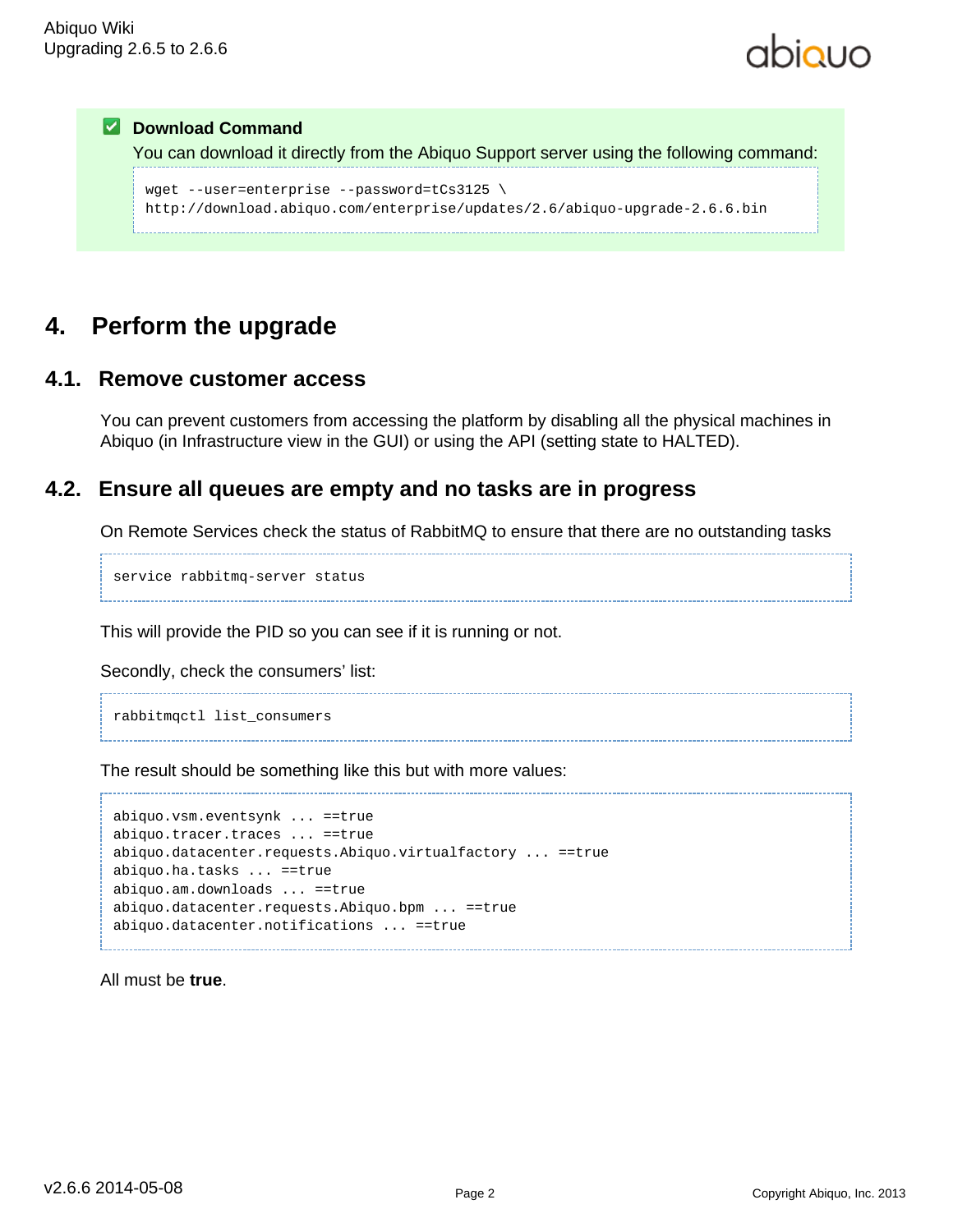#### Finally check the queues:

```
# rabbitmqctl list_queues
```
The output will be similar to this:

```
Listing queues ...
abiquo.vsm.eventsynk 0
abiquo.tracer.traces 0
abiquo.datacenter.requests.Abiquo.virtualfactory 0
abiquo.ha.tasks 0
abiquo.am.downloads 0
abiquo.datacenter.requests.Abiquo.bpm 0
abiquo.datacenter.notifications 0
...done.
```
You can check for any active V2V conversions by checking for the V2V or Mechadora processes

```
ps aux | grep v2v
ps aux | grep mechadora
```
See [Service Management](http://wiki.abiquo.com/display/DEVOPS/Service+Management) for details

## **4.3. Run the Abiquo Upgrade Script**

Upload the upgrade package to the /root directory of the Abiquo Server, as well as the Remote Services Server and V2V Server, and LVM Servers.

Log in to all servers as root and run the following commands:

```
[root@localhost ~]# chmod +x abiquo-upgrade-2.6.6.bin
[root@localhost ~]# ./abiquo-upgrade-2.6.6.bin
```
#### **4.3.1. Start the abiquo-tomcat service**

The upgrade bundle automatically stops the abiquo-tomcat service before upgrading. On the Abiquo platform servers (Server, Remote Services, V2V), start the abiquo-tomcat service.

service abiquo-tomcat start

## **5. Verify the upgrade**

On the Abiquo platform servers, check the version after the upgrade.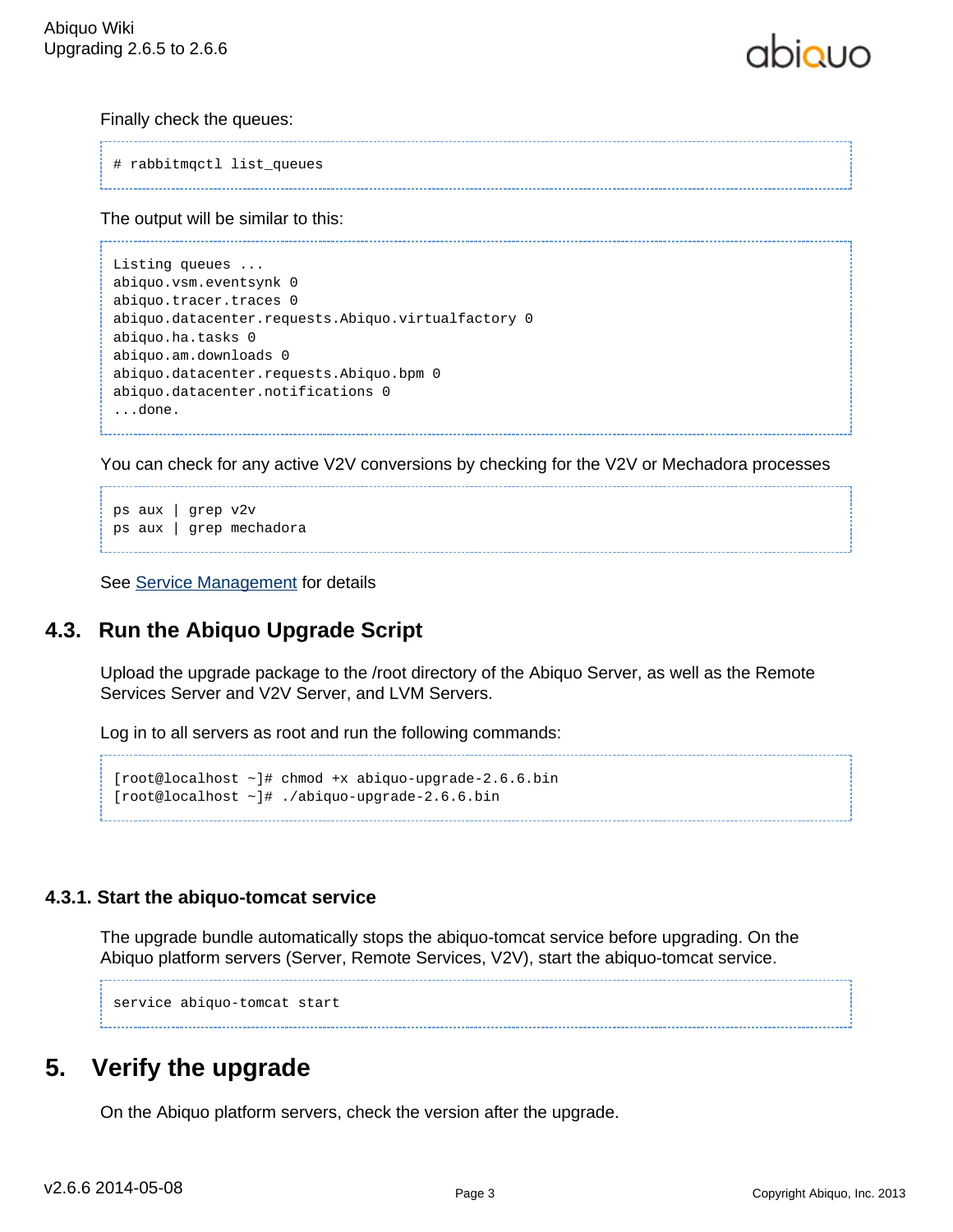# abiauo

```
[root@localhost ~]# cat /etc/abiquo-release 
Version: 2.6.6
Edition: Enterprise
```
## **6. Clear the browser cache**

Before logging in to Abiquo after an upgrade, all users should clear the browser cache on their machines.

## **7. RPM packages upgraded in this release**

The upgrade to Abiquo 2.6.6 includes the following RPM packages:

```
abiquo-api-2.6.6-1.el5.20140422_1442.noarch.rpm
abiquo-client-premium-2.6.6-1.el5.20140423_0834.noarch.rpm
abiquo-nodecollector-2.6.6-1.el5.20140422_1440.noarch.rpm
abiquo-release-ee-2.6.6-1.el5.noarch.rpm
abiquo-virtualfactory-2.6.6-1.el5.centos.noarch.rpm
abiquo-vsm-2.6.6-1.el5.20140422_1443.noarch.rpm
```